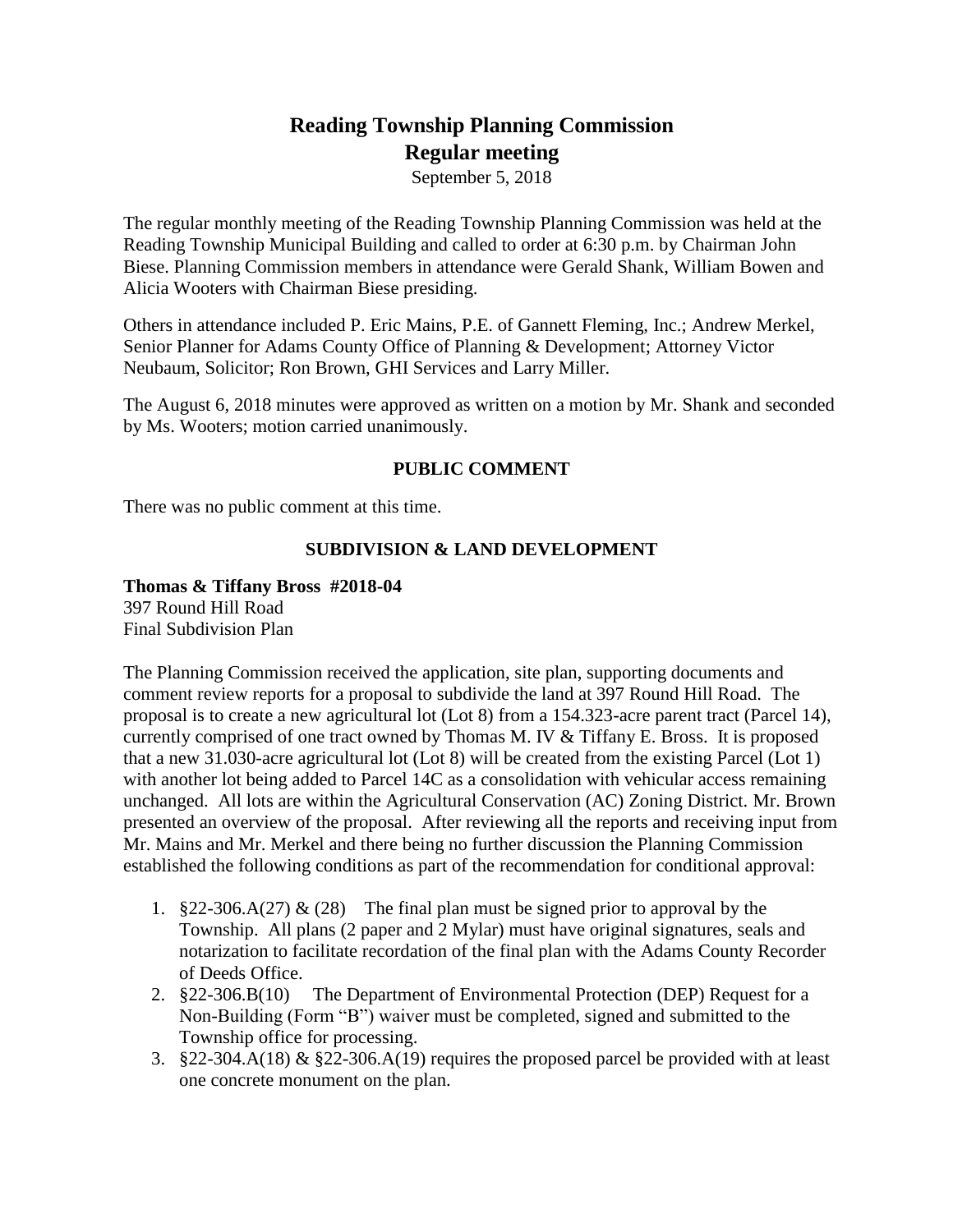- 4.  $\S 22-304.A(32) \& \S 22-306.A(30)$  requires a note on the plan indicating that Reading Township, its agents and/or employees assume no liability with regards to the wetland analysis and delineations.
- 5. Lot Merger Agreements are required for the parcels. Notarized Agreements must be received by the Township and subsequently recorded in the Adams County Courthouse Miscellaneous Documents. Attorney Neubaum reviewed and approved the language of both Merger Agreements with it noted that he did not check deed calls, property references, etc.; however, it was noted that the Board of Supervisors signature must be notarized.

On a motion by Mr. Shank and a second by Ms. Wooters, the Planning Commission has recommended conditional approval of the Subdivision Plan #2018-04 for Thomas and Tiffany Bross with the condition all the above-mentioned points are resolved and has recommended the final plan proceed to the Board of Supervisors for subsequent review and consideration for approval; motion carried unanimously.

#### **Randall Inskip**

East Berlin Road – Reading Township Portion Sewage Facility Planning Exemption Module

The Planning Commission received copies of the DEP Sewage Facility Planning Exemption Module for the parcel belonging to Randall Inskip along the East Berlin Road located in Tyrone Township, with the parcel owner requesting Sewage Exemption for the portion of the parcel that is located within Reading Township. On a motion by Mr. Bowen and a second by Mr. Shank, the Planning Commission has recommended the Sewage Facility Planning Module proceed to the Board of Supervisors for subsequent review and consideration for approval; motion carried unanimously.

#### **ZONING HEARING**

# **RPM Signs – Dollar General – Notice of Decision #2018-03Z Variance**

The Planning Commission received copies of the Notice Of Decision from the Zoning Hearing Board stating the request for a variance to install a 5' X 10' free-standing pylon sign 20' in height along Route 94 was denied.

**Randy R. Black - Notice of Appeal Decision #2017-02Z Special Exception**

The Planning Commission received copies of the Notice Of Decision from the Zoning Hearing Board Attorney with the final results of the appeal process by the Adams County Court of Common Pleas. The final decision is that the Appellant's appeal is denied.